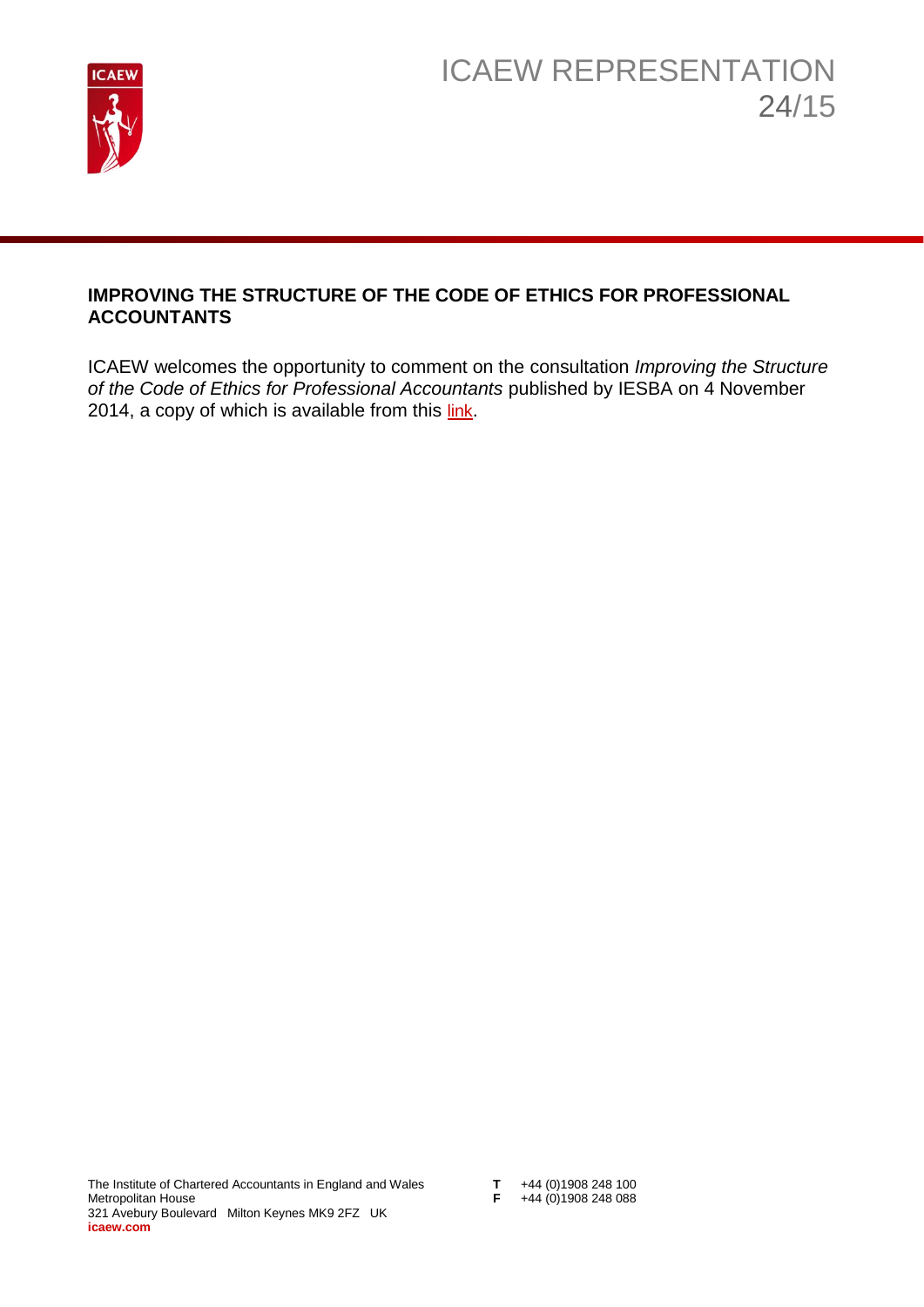ICAEW is a world-leading professional accountancy body. We operate under a Royal Charter, working in the public interest. ICAEW's regulation of its members, in particular its responsibilities in respect of auditors, is overseen by the UK Financial Reporting Council. We provide leadership and practical support to over 142,000 member chartered accountants in more than 160 countries, working with governments, regulators and industry in order to ensure that the highest standards are maintained.

ICAEW members operate across a wide range of areas in business, practice and the public sector. They provide financial expertise and guidance based on the highest professional, technical and ethical standards. They are trained to provide clarity and apply rigour, and so help create long-term sustainable economic value.

Copyright © ICAEW 2015 All rights reserved.

This document may be reproduced without specific permission, in whole or part, free of charge and in any format or medium, subject to the conditions that:

- it is appropriately attributed, replicated accurately and is not used in a misleading context;
- the source of the extract or document is acknowledged and the title and ICAEW reference number are quoted.

Where third-party copyright material has been identified application for permission must be made to the copyright holder.

For more information, please contact: [representations@icaew.com](mailto:representations@icaew.com)

[icaew.com](http://www.icaew.com/)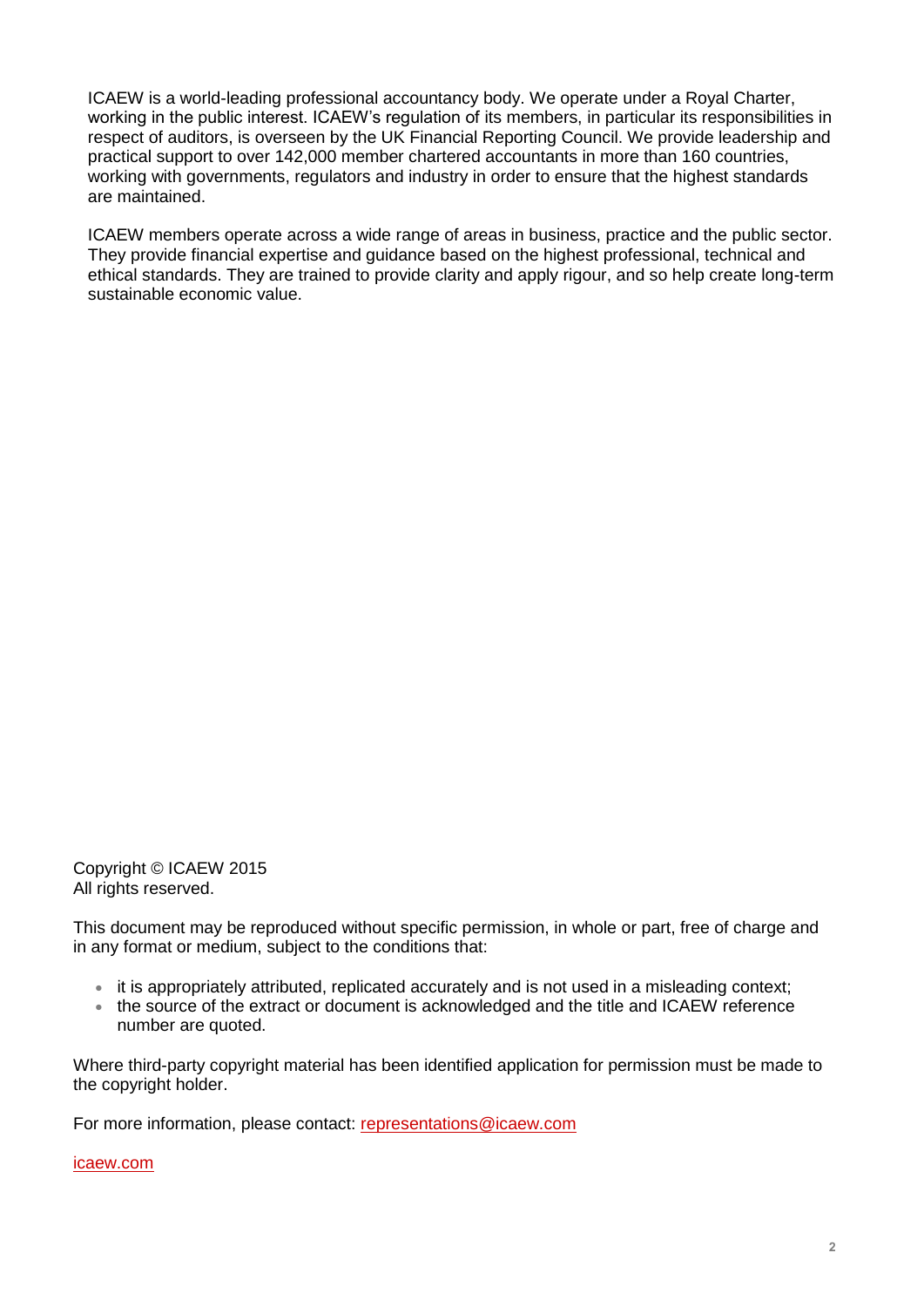## **MAJOR POINTS**

- 1. We are supportive of the project and the general thrust of the approach proposed in the consultation paper. We do have some concerns about some of the rationale and detail. These are summarised in the responses to the relevant questions but the key issues are:
	- The enforceability of the code, and the ease by which it can be translated into law and regulation should not be a primary measure of success. The expectation is of a higher standard of behaviour and a different approach to decision making.
	- We should not allow the lines between compliant behaviour and ethical behaviour to become blurred. This may also be an unfortunate by product of rebranding the code as a standard.
	- In determining responsibility for ethics it is important that we do not create a backdrop that allows for 'gaps' in ethical responsibility such as abdication of collective responsibility and scapegoating.
	- IESBA should avoid the temptation to commit to an overly ambitious timetable.

## **RESPONSES TO SPECIFIC QUESTIONS**

**Q1: Do you believe that the approach outlined in this Consultation Paper, as reflected in the Illustrative Examples, would be likely to achieve IESBA's objective of making the Code more understandable? If not, why not and what other approaches might be taken?**

- 2. We welcome the commitment to make the code more understandable and aid ease of navigation. We are particularly keen that emphasis on the principles based approach is maintained and clear, and that the threats and safeguards approach can be easily drawn out of the 'requirements' sections. It should also be clear from the 'Purpose' paragraphs what each section is trying to achieve i.e. what the substance of the requirements is.
- 3. We support the desire to distinguish requirements from wider guidance. It is unhelpful if various requirements that relate to the same issue are found in different locations. IESBA should consider presenting all prohibitions at the beginning of the 'requirements' sections, these being the provisions accountants are most likely to need to refer to continually.
- 4. We are concerned that some of the application and other explanatory material could hinder navigation and understanding. If the requirements are to be made clearer then the content in these sections could be reduced. This might also help avoid unnecessary repetition of certain material and limit overlap and confusion. For example, 100.010 says that "A professional accountant may be required to resolve a conflict", but after re-ordering, we know that if there is such a conflict, the accountant must resolve it. It may therefore be possible that some of the background material could be included as a foreword to the code, particularly where it does not directly relate to the requirements.
- 5. A clearer distinction between practical application guidance and further explanation of the requirements would be beneficial. There is a risk that everything that is not 'requirement' might be ignored, and clearly separating out the more practical application guidance from the further explanatory material will not only mitigate this risk but also enhance the usefulness of the code.

**Q2: Do you believe that the approach outlined in this Consultation Paper, as reflected in the Illustrative Examples would be likely to make the Code more capable of being adopted into laws and regulations, effectively implemented and consistently applied? If not, why not and what other approaches might be taken?**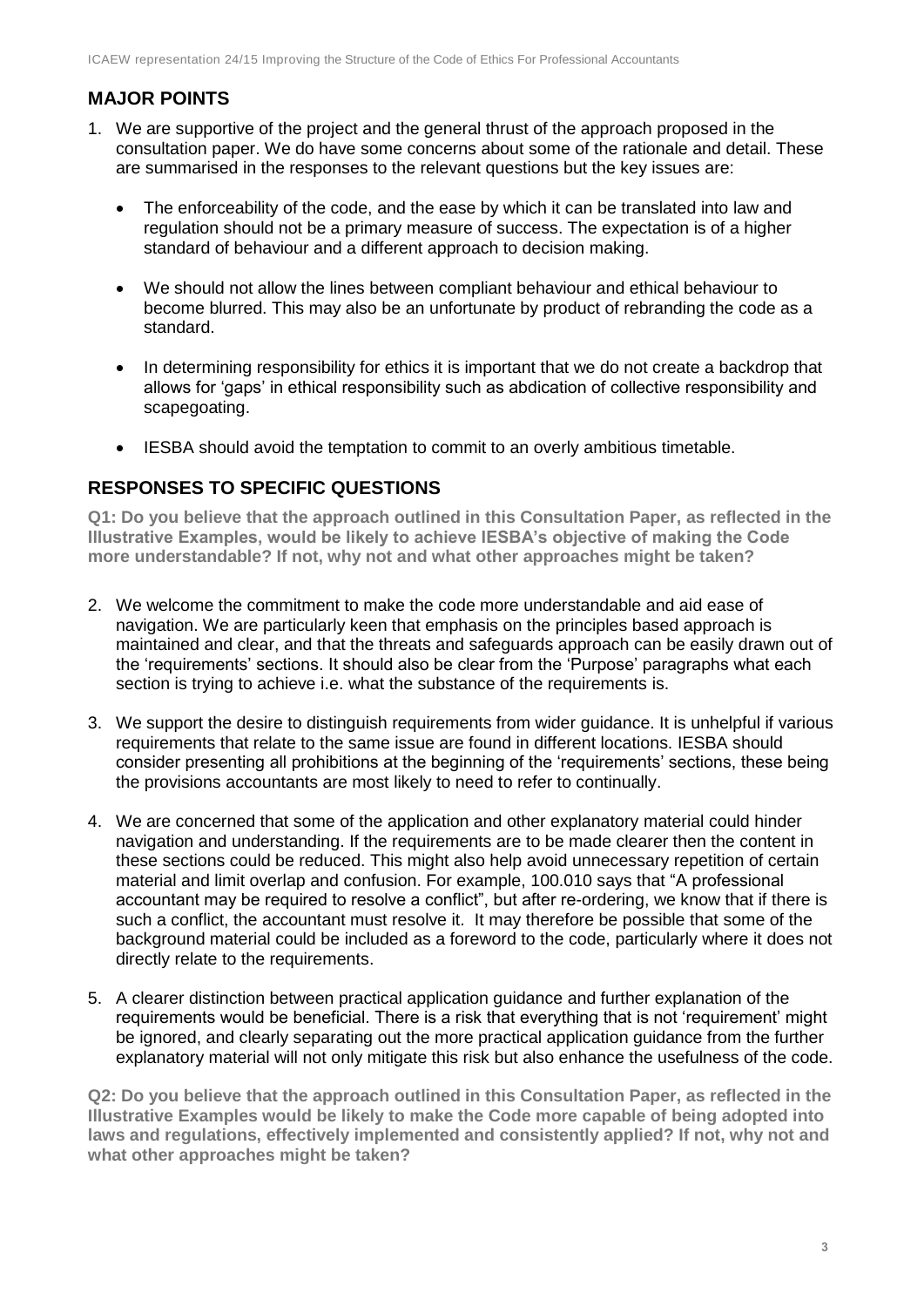- 6. We believe that distinguishing requirements from other guidance will make the Code easier to adopt into law and regulations, and in doing so facilitate enforcement by regulators. However, the Code should be about setting out the right behaviour by professional accountants in the public interest: we are not convinced that ease of enforceability should be a primary purpose of the restructuring.
- 7. The language and structure of a principles based code by its very nature will not always translate easily into law and regulation. However, this should not necessarily be a measure of success as the expectation is of a higher standard of behaviour and a different approach to decision making.
- 8. Furthermore different countries will face their own unique challenges in trying to incorporate an international Code into law and regulations.
- 9. That being said, one area where this may be a desirable objective is independence. There may therefore be an argument for a separate independence section containing all independence requirements (including elements of the current part A and section 200) in one place.

**Q3: Do you have any comments on the suggestions as to the numbering and ordering of the content of the Code (including reversing the order of extant Part B and Part C), as set out in paragraph 20 of the Consultation Paper?** 

- 10. We are supportive of placing the independence material in separate sections. In particular we believe it would be helpful to split s290 into several sections as changes can result in excessively disruptive renumbering at present.
- 11. We are also supportive of reversing the order of extant Part B and Part C for the reasons explained in the paper.

**Q4: Do you believe that issuing the provisions in the Code as separate standards or rebranding the Code, for example as International Standards on Ethics, would achieve benefits such as improving the visibility or enforceability of the Code?**

- 12. The lines between principles of behaviour and enforceable standards should not become blurred. Guidance on ethical conduct is primarily about an attitude of mind rather than procedures. It is therefore suited to a principles based code. Re-branding the Code as a standard runs the risk of appearing to move towards a rules-based approach and therefore a tick the box 'compliance' mentality. We are not convinced by the arguments advanced in the paper, as it is not clear to us that the Code currently suffers from its title in terms of application. 'Code' is also a standard term amongst professional bodies.
- 13. The ethical requirements addressed in the fundamental principles should not be framed in terms of their enforceability as this could result in behaviour becoming focussed on mere "legalistic" compliance.
- 14. There is some benefit to transparency for the Code to be split into a number of separate documents to facilitate small changes and the publicity thereof.
- 15. There may also be benefit in publishing separate independence standards for audit and review engagements.

**Q5: Do you believe that the suggestions as to use of language, as reflected in the Illustrative Examples, are helpful? If not, why not?** 

- 16. We support the proposals regarding use of language.
- 17. However, we think it important to ensure that stakeholders are comfortable with phrases currently used. For example, the UK Financial Reporting Council, rightly in our view, has expunged references to 'audit client' as this gives a false message about the relationship between auditor and the entity being audited.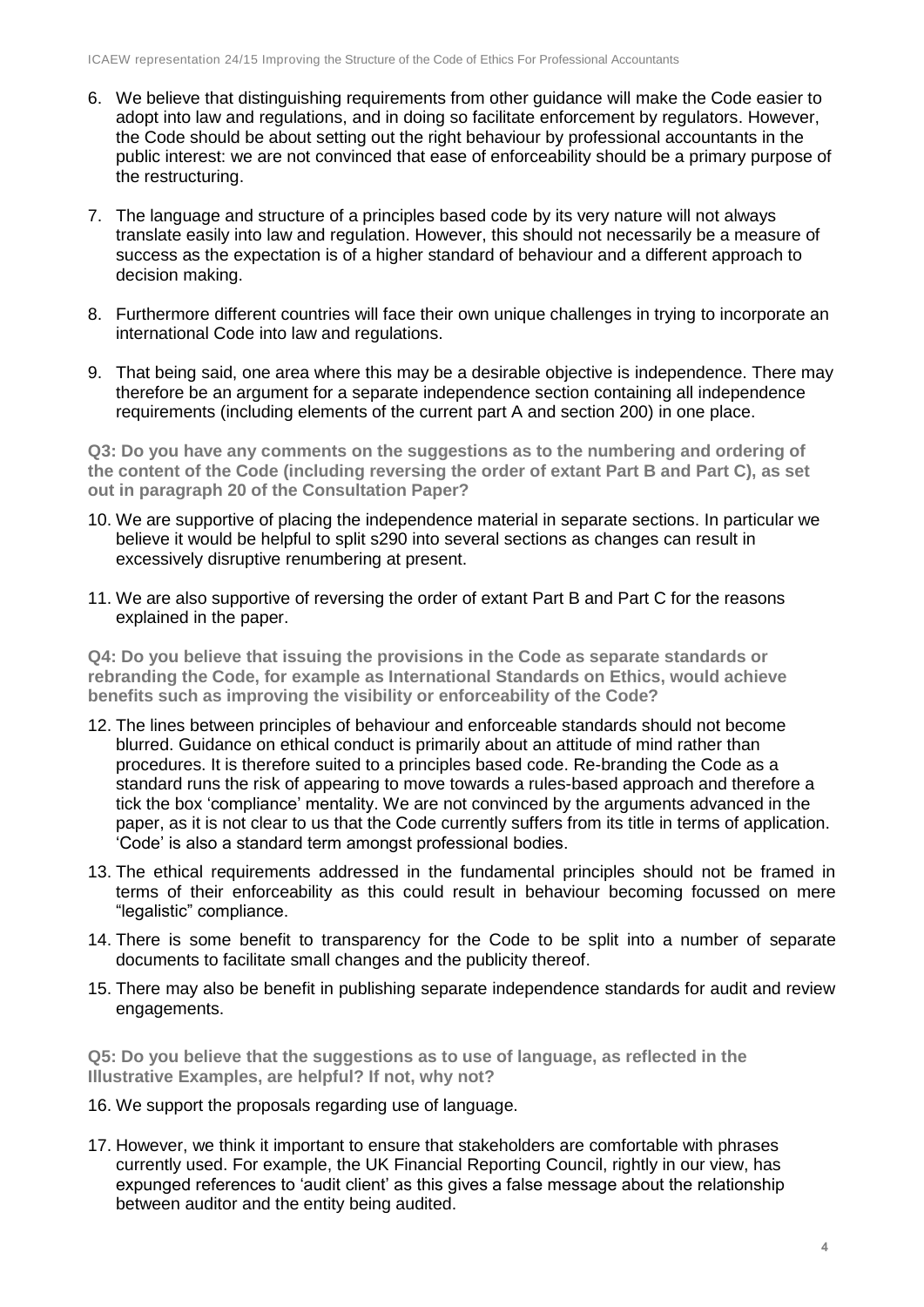**Q6: Do you consider it is necessary to clarify responsibility in the Code? If so, do you consider that the illustrative approach to responsibility is an appropriate means to enhance the usability and enforceability of the Code? If not, what other approach would you recommend?** 

- 18. We agree that it is helpful to clarify responsibility in the Code to the extent that a firm should have a mechanism for allocating responsibility. However the draft wording could be interpreted to imply that a specific person would take on the whole responsibility on behalf of the firm, which we do not believe is intended, nor is it desirable or practical.
- 19. In determining responsibilities for various requirements, it is important that those responsible for doing so avoid an abdication of individual responsibility for ethical behaviour. However it is not the role of the Code to create scapegoats should regulatory intervention be required. Collective responsibility at a senior level should be emphasised, as well as ensuring that there are no 'gaps' in responsibility.
- 20. It would be impractical for an international code to go further than what we believe is intended and be itself specific as to who should do what regardless of the circumstances, as those circumstances in each organisation will be too variable.
- **Q7: Do you find the examples of responsible individuals illustrated in paragraph 33 useful?**
- 21. The examples reflect the intent that different people might be responsible for different things. In that sense they are useful, though they could arguably be included in an FAQ or off-Code guidance.

**Q8: Do you have any comments on the suggestions for an electronic version of the Code, including which aspects might be particularly helpful in practice?** 

- 22. We are supportive of the introduction of an electronic code but it will need to be clear which the official version is. If it is to be the electronic version this will make it easier for member bodies that adopt a largely unadulterated version of the Code, in English. However such usage may be limited: there is great potential for discrepancies arising between the IESBA Code and member body codes due to the varying time lags resulting from individual update processes for various reasons.
- 23. That said, a properly linked version is a useful reference tool, and may encourage many bodies to adopt the code directly.
- 24. A filtered version (showing requirements for particular types of accountant or type of work) would add to the usefulness.
- 25. In terms of the cross-referencing, it would be helpful to move the cross references, making it clearer to what they relate. For example the cross reference at the end of 100.005 relates to the whole paragraph not just section (e), but it appears at the end of (e). The destination cross reference could appear against the relevant sub-heading to allow it to be quickly identified.
- 26. These points may be less problematic in an easily navigable electronic version.

**Q9: Do you have any comments on the indicative timeline described in Section VIII of this Paper?** 

- 27. We would urge IESBA to co-ordinate timing of the restructuring of the Code and other projects. It is unhelpful for member bodies and their members to have to change the code frequently with other revisions to the existing version before this restructuring is finalised.
- 28. The indicative timeline appears ambitious. It would be better that the exposure draft showing the restructure included all likely changes, even if this means a deferral for some months.